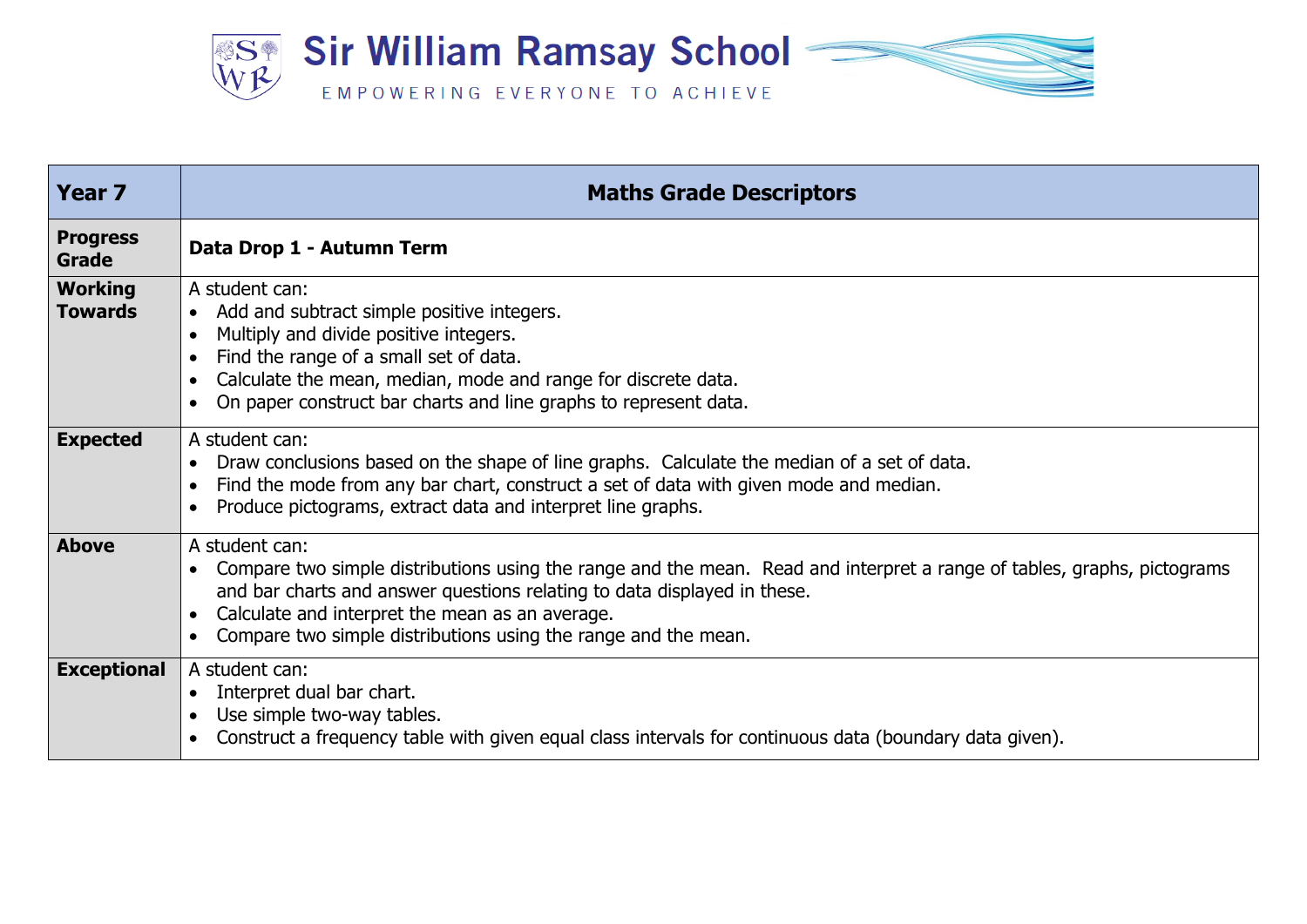

| <b>Year 7</b>                    | <b>Maths Grade Descriptors</b>                                                                                                                                                                                                                                                                                                                                                                                                                                                                                                                                      |
|----------------------------------|---------------------------------------------------------------------------------------------------------------------------------------------------------------------------------------------------------------------------------------------------------------------------------------------------------------------------------------------------------------------------------------------------------------------------------------------------------------------------------------------------------------------------------------------------------------------|
| <b>Progress</b><br>Grade         | Data Drop 2 - Spring Term                                                                                                                                                                                                                                                                                                                                                                                                                                                                                                                                           |
| <b>Working</b><br><b>Towards</b> | A student can:<br>Find outputs of simple functions written in words and using symbols.<br>$\bullet$<br>Use letters to represent unknowns in algebraic expressions.<br>$\bullet$<br>Simplify linear algebraic expressions by collecting like terms.<br>Multiply and divide algebraic terms.<br>Write simple formulae in words.<br>Measure and draw lines to the nearest millimetre.<br>Round decimals to the nearest whole.<br>Read scales and use scale diagrams.<br>$\bullet$<br>Work out perimeter of basic shapes.                                               |
| <b>Expected</b>                  | A student can:<br>Write expressions from word descriptions.<br>Substitute positive whole numbers into formulae written with letters.<br>Write simple formulae in words and by using letter symbols.<br>$\bullet$<br>Use brackets with numbers and letters.<br>$\bullet$<br>Write decimals in order of size.<br>$\bullet$<br>Round decimals to make estimates and approximations of calculations.<br>$\bullet$<br>Work out the perimeter of composite shapes.<br>$\bullet$<br>Solve perimeter problems.<br>$\bullet$<br>Find areas of irregular shapes.<br>$\bullet$ |
| <b>Above</b>                     | A student can:<br>Convert between metric units of length, mass and capacity.<br>$\bullet$<br>use and interpret algebraic manipulation, including brackets, decimals and coefficients written as fractions rather than as<br>$\bullet$<br>decimals.<br>Use place value to work out multiplication and division of decimals.<br>$\bullet$<br>Divide numbers that give decimal answers.<br>Solve problems involving areas.<br>Multiply decimals mentally.                                                                                                              |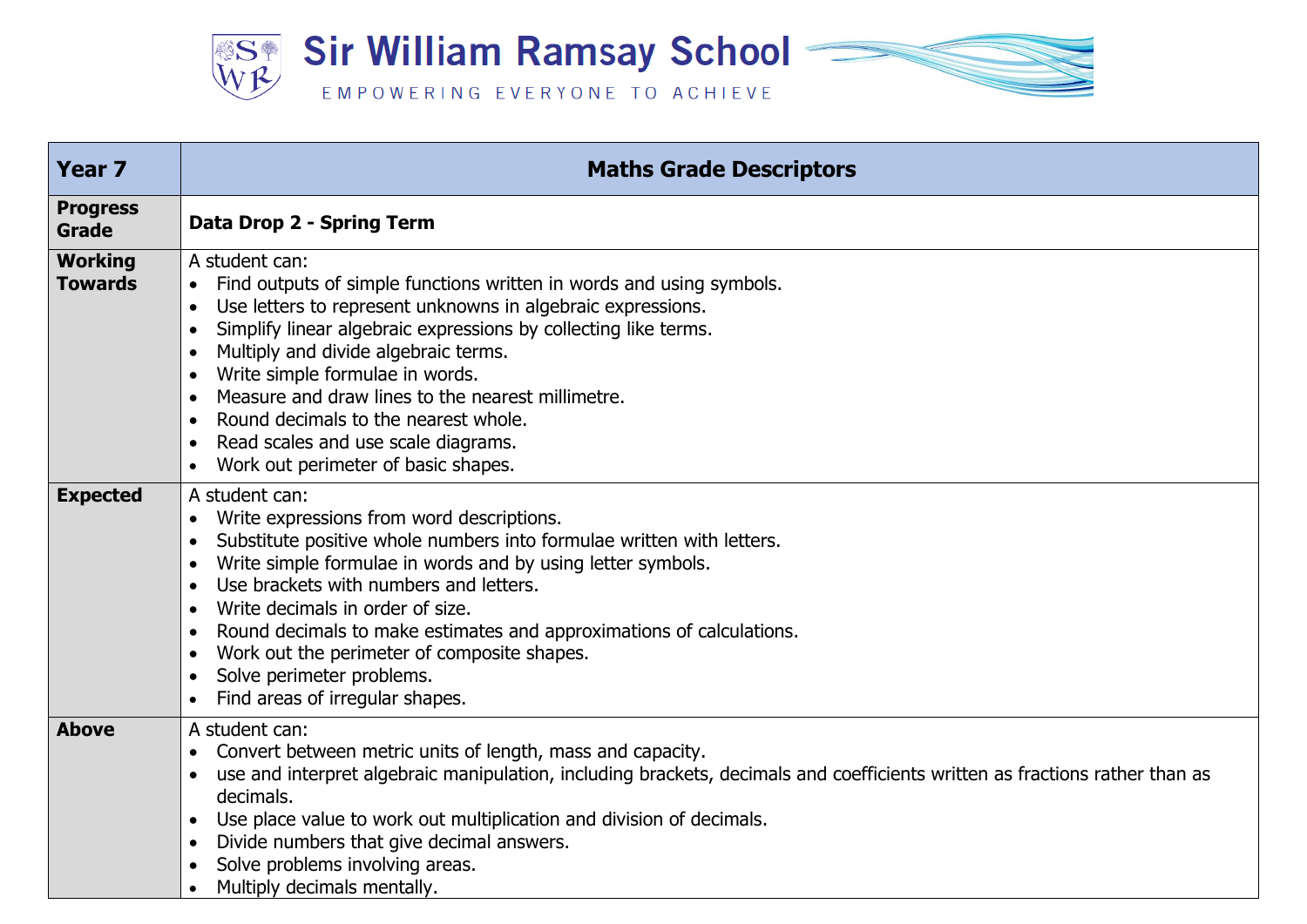

| <b>Exceptional</b> | A student can:                                                                               |
|--------------------|----------------------------------------------------------------------------------------------|
|                    | Forming equations using shape properties involving perimeter                                 |
|                    | Finding the mean and median of algebraic data                                                |
|                    | Writing formula connecting perimeters to side lengths of a shape                             |
|                    | Algebraically proving a statement in true                                                    |
|                    | Solving problems involving units of measurement in context of length, mass and capacity      |
|                    | Check a result of a calculation by considering whether It is of the right order of magnitude |